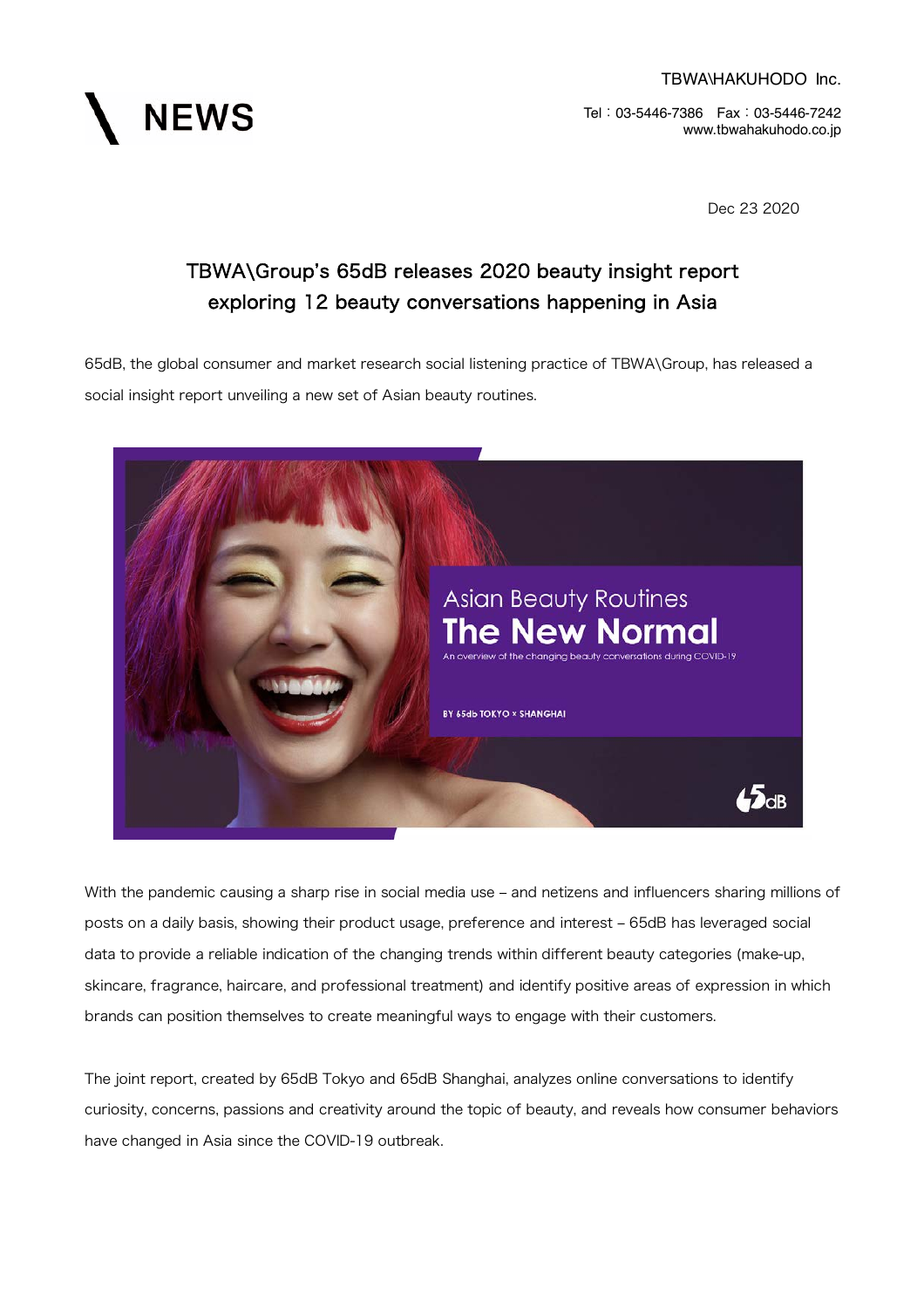

Tel:03-5446-7386 Fax:03-5446-7242 www.tbwahakuhodo.co.jp

The analysis covers social conversations across China and Japan, the two largest and most influential beauty markets in Asia. With both countries going through different stages of pandemic recovery, the research analyzes which behavioral trends might be temporary and which ones are here to stay. The 12 growing beauty conversations explored in detail include:

## MASK-FACE



From skin irritation to mask tan-lines, people are looking for solutions to help them adjust to the new normal of wearing protective face masks all day, every day.

# LESS IS MORE



As people went weeks without being seen in public, they began wearing less makeup, with some even undergoing skin-fasting. Experiencing the benefits of this, many became empowered and happier in their own natural skin.

#### AT-HOME TREATMENT



While observing social distancing, DIY became necessary for many aspects of our lives - beauty routines included. During lockdown, people had more time to look after themselves, with many experimenting with new innovative beauty products/technologies and at-home treatments.

## EMPOWERMENT



The pandemic has brought many global issues to light while giving people time to reflect and reassess their values and behaviors - whether that's self-love and body positivity, or female and racial empowerment.

## **SUSTAINABILITY**



The global crisis has made us more compassionate while also providing more impetus to protect the planet we live in, especially as we watched the environment rejuvenate as humans were stuck indoors.

## ONLINE EXPERIENCE



Digital transformation has accelerated quickly with e-commerce and online experiences playing a leading role in helping brands continue to engage with consumers remotely.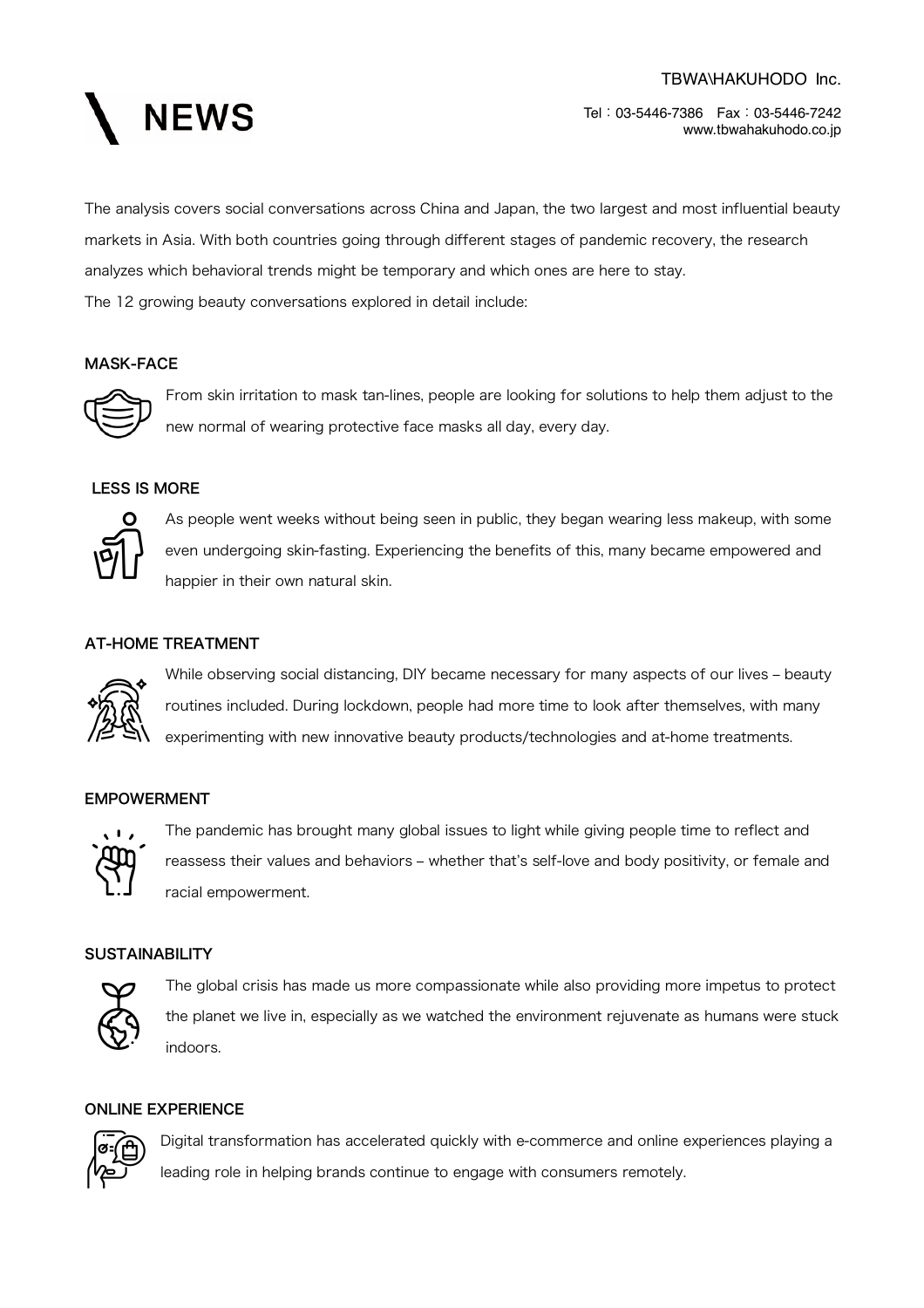

Tel:03-5446-7386 Fax:03-5446-7242 www.tbwahakuhodo.co.jp

#### **WELLNESS**



There has been growing emphasis on mental wellness and healthier lifestyles during the pandemic. From sleep quality to nutritional diets, we are increasingly learning that beauty starts from within.

## PLAYFUL MAKEUP



Bored at home, many people are using makeup as a creative outlet - driven by the increase in social media usage and playful digital behaviors with friends and communities.

## SPLURGE OR SAVE?



Facing an economic crisis caused by the pandemic, people are searching for discounts or exploring cheaper alternatives for their beauty products. Alternatively, some people have spent less money while staying at home and decided to use those extra savings to upgrade their

beauty products.

## INNOVATION & HIGH TECH



Consumers are increasingly educating themselves on the ingredients and science behind different beauty products. Meanwhile, beauty devices have become increasingly popular, from simple functions such as face steamers, and massaging, to innovative electronic devices

claiming to provide light medical functions such as delaying aging and reducing fine lines.

#### NATIONAL PRIDE



The pandemic provided individual countries with a singularity of purpose - to help reset and regroup as a nation - which has driven a growing nationalist sentiment. An act of solidarity with all things local - from buying local, shopping small, to domestic travel and celebrating local culture.

### SKIN DEFENSE



As society recovers and people begin returning to their old routines with busy work and late sleep, skin problems have also made a return. People are turning to social media to discuss the best products and remedies.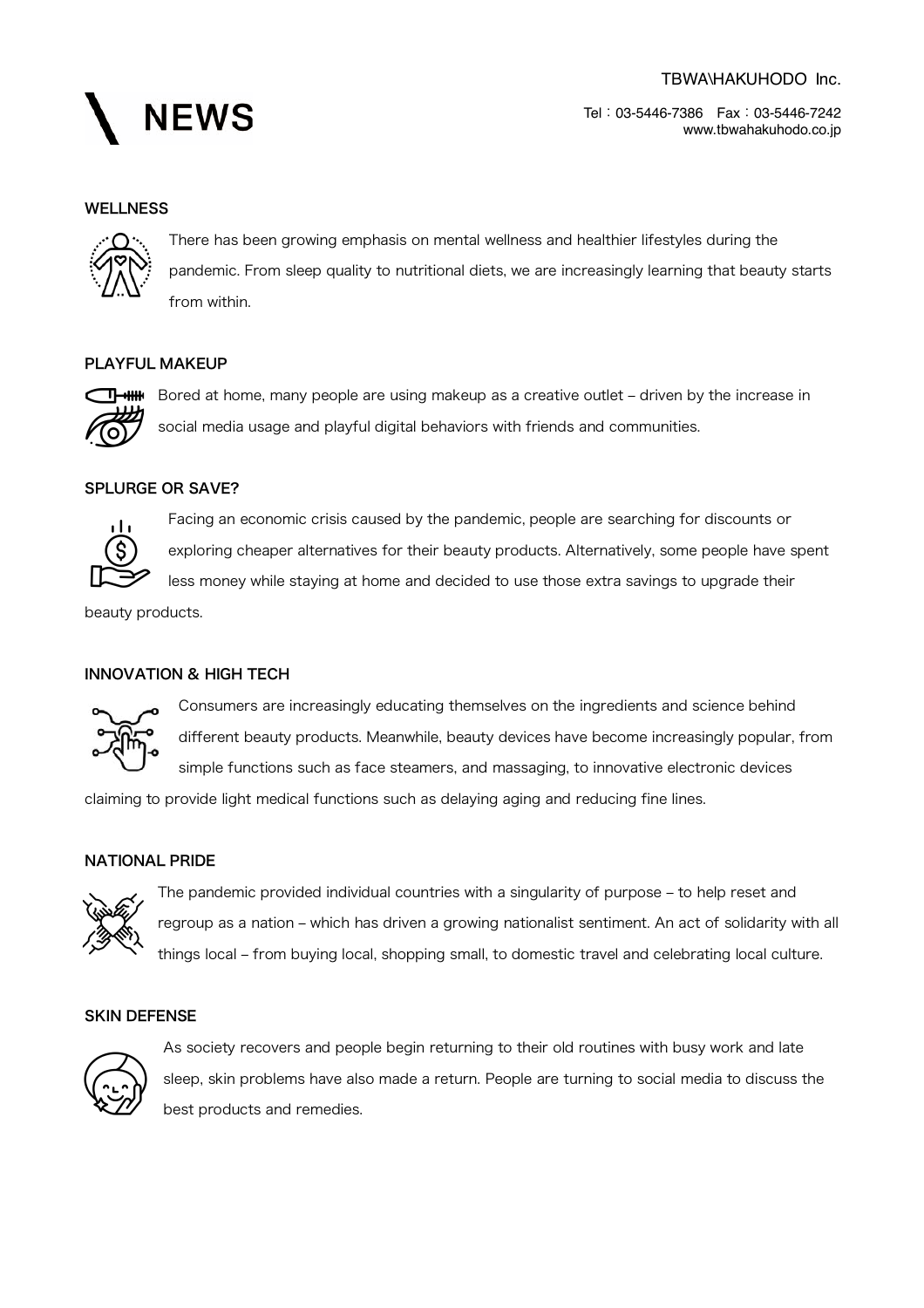

Tel:03-5446-7386 Fax:03-5446-7242 www.tbwahakuhodo.co.jp

"With new waves of COVID-19 impacting the world, the prospect our lives have forever changed is fast becoming a reality," said Yuta Kanekiyo, head of 65dB Japan. "We are proud to say the various hints of change explored are not only signs of new trends but also a path of evolution for people in a changing world. I hope that by capturing the voices of the people we can work with brands to help everyone live for a happier tomorrow."

"We've really enjoyed working on this joint research project with our Japanese colleagues and the support of TBWA\Asia," said Matthieu Mellul, manager of 65dB China. "Listening to the consumer's voice in the two biggest markets for beauty in Asia gives us a unique perspective on the trends in the region, as well as the opportunity to grow our ability to conduct streamlined, cross-country research projects to support our local and global clients in growing their customer-centricity."

## Read the full report here: https://www.tbwa.asia/65db-asian-beauty

- END -

#### About 65dB

65dB: the sound of conversation, is the global social listening agency of TBWA\Group and Omnicom. 65dB delivers qualitative consumer and market research by leveraging cutting-edge social listening technology with a team of 60+ brand strategists and insights analysts in Paris, Tokyo, Shanghai, New York, Mumbai, Sao-Paulo, Jakarta and Doha. In Asia, 65dB delivers insights for global and local strategic marketing teams for L'Oréal, Essilor, Hilton, Volkswagen or McDonalds. Follow us Linkedin, WeChat and visit our website in Japan or China.

#### About TBWA\HAKUHODO

TBWA\HAKUHODO is a full-service advertising agency based in Tokyo, established in 2006 as a joint venture between Hakuhodo and TBWA Worldwide Inc. With the combination of TBWA's DISRUPTION(R) methodology, a global network spanning over 100 countries/regions and Hakuhodo's in-depth knowledge of the Japanese market and longstanding reputation for trustworthiness, the agency continues to create and deliver high quality solutions to all of our clients – solutions that cause change and have the power to get noticed.

https://www.tbwahakuhodo.jp/en